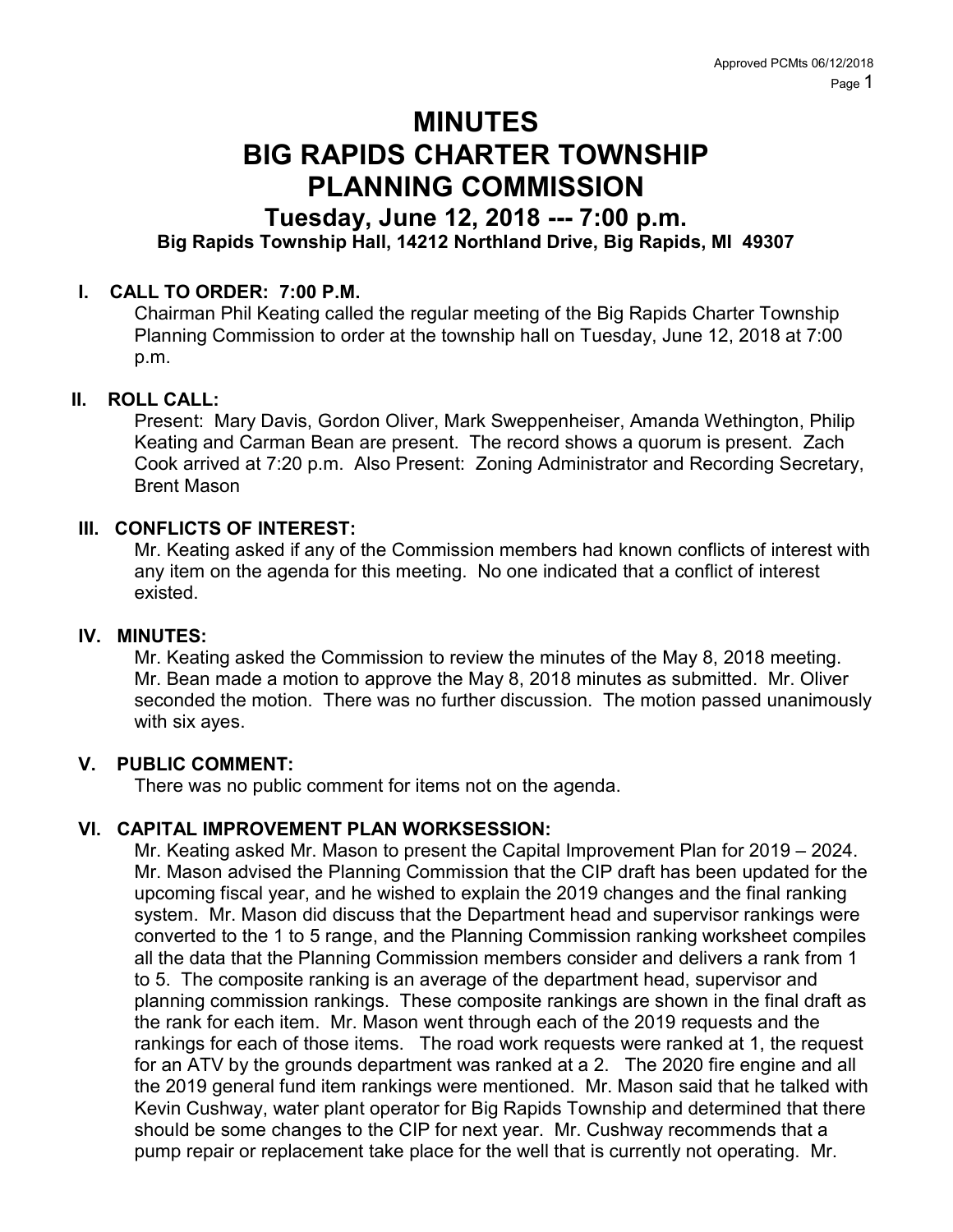Mason stated that he will make sure that information for that project is included in the 2020-2025 CIP and that the two pipelines be looked at again for feasibility. Mr. Mason finished his presentation by asking if there was any more information he could provide the Planning Commission. Mr. Bean asked if there was an estimated cost for the pump. Mr. Mason replied that a reasonable guess would be \$30,000 to \$40,000. Mr. Keating asked where the funds for the pump would come from if it needed to be replaced, and Mr. Mason suggested that it would have to come from the general fund, as the water department has no capital fund and is already operating at a deficit. Mr. Bean made a motion to accept the Capital Improvement Plan and forward it to the Board of Trustees. Mr. Oliver supported the motion. The motion passed with 5 ayes and one abstention (Mr. Bean). Mr. Mason asked for permission to continue to streamline the ranking process for future CIP meetings, so they might run even more smoothly than they did for this plan. Everyone was in favor of continuing to simplify the process.

#### VII. OTHER BUSINESS:

Mr. Keating asked for guidance on filling the time before the scheduled Public Hearings. Mr. Bean asked for permission to discuss a few items with the members. Mr. Keating gave Mr. Bean the floor. Mr. Bean mentioned that the Planning commission has had a lot of turnover in the last few years, and that some of the newer members may not have had sufficient training in what their duties and obligations may be. His first item of concern is Ex-Parte meetings, simply a one-on-one meeting with regard to an item of consideration for the Planning Commission. Ex-Parte meetings are not allowed. Members must not engage in conversations about any items that may be decided on at a PC meeting and must let the other individual know that any information must be presented at a PC meeting or in a Public Hearing so that all members have had the same information presented to them. Mr. Bean mentioned that Mr. Keating had conversations with Mr. Bailey, realtors, an appraiser and an attorney before the meeting to decide on a SUP request. Mr. Keating shared all his information with the members, but since the other parties were not present, they could not be questioned by the other members. Mr. Keating and Mr. Bean have already discussed this concern. Mrs. Davis asked if that includes fact-finding. Mr. Bean stated that a second party cannot be solicited for information. He was not certain if they could be invited to the meeting for the purpose of sharing information with the commission. Mr. Keating wondered how the Planning Commission is supposed to obtain objective professional information to assist in the consideration of a project or other land use permit. Mr. Bean did state that when a public hearing is closed, no new information is supposed to be disseminated. Mr. Keating asked if the Public Hearing could be continued at another meeting. Mr. Bean said he wasn't sure, and he would have to look up the requirements for a Public Hearing but didn't know of any reason why it could not be continued. Mr. Bean did suggest that additional Citizen Planner training would be useful for the PC members, and that he has been looking into setting up some training for our PC and also others in the area if interested. As far as a public hearing is concerned, the members have to get information at the same time. Another item Mr. Bean brought up was a concern about the minutes of the meetings and making sure they are prepared in compliance with the Michigan Open Meetings Act. Mr. Bean said the minutes for the public hearing were not available at the next meeting. The unapproved minutes of a meeting need to be available eight business days after the meeting. Once minutes are approved, they need to be available 5 days after the approval. Mr. Bean said these are things we are going to have to deal with. Mr. Bean said he did have a two-page summary about Ex-Parte meetings he downloaded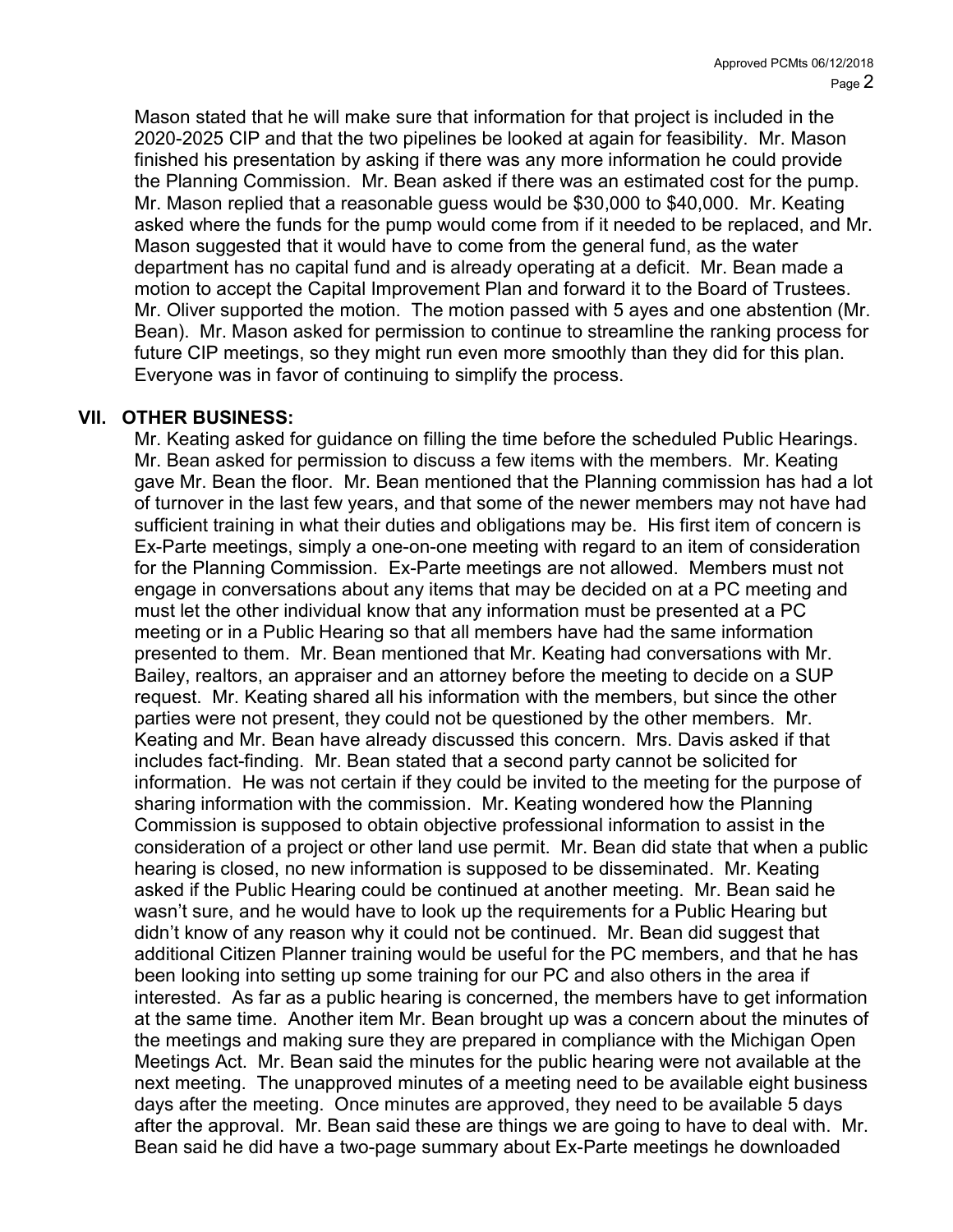from the MTA and would like to share with the members. Mr. Keating asked if any of the PC members had any questions. No one indicated that they had a question.

Mr. Bean had one other item to discuss. He would like to suggest that communications towers be required to be sited on parcels that are at least 10 acres in size. He believes that a two or three-acre parcel is just too small. Mr. Bean mentioned to the audience that we don't currently have a minimum parcel size for communication towers, only setback requirements to provide protection in case the tower falls. He is proposing an additional requirement that communication towers cannot be placed on a parcel which is less than 10 acres in size. Mr. Keating asked for comments or questions. Mr. Keating asked Mr. Mason to bring other examples of zoning ordinance language for communications towers to the next meeting for the Planning Commission to review. Mr. Mason said that there are lots of different examples of language for communications towers and mentioned that the Planning Commission might want to consider an overlay zone for towers and certain other "utility" uses instead of specifying them in just certain zoning districts. Mr. Bean went on to say that the decision has been made and he wants to stay out of it, but he is worried about how another decision of this type might affect the next person. Mr. Bean just wants the members to consider this issue. Mr. Keating asked that it be placed on the agenda for the next month. That will give people a chance to review the tower zoning language and have some sample ordinances to look at. Mr. Keating asked if there were any other comments or questions. The Planning Commissioners did not indicate that they had any comments.

#### VIII. PUBLIC HEARING FOR THE CAPITAL IMPROVEMENT PLAN:

Mr. Keating opened the Public Hearing for the Capital Improvement Plan at 7:22 p.m. Mr. Keating asked if any members of the Public had any comments on the Capital Improvement Plan. Mary Luchies of  $14196 - 205<sup>th</sup>$  Avenue, BR stated that she had a question about the statement in the plan that suggests the plan has already been approved. She wanted to know if the public comments were used in the review of the items being considered. Mr. Keating indicated that they were. She read the highlighted line in the Plan that said, "The Planning Commission held a public hearing on June 12, 2018 and unanimously recommended that the Board of Trustees adopt the 2019 – 2024 Capital Improvement Plan. The Township Board of Trustees adopted the Capital Improvement Plan on July 3, 2018. It is on the website. Mr. Mason affirmed that the language is on the website that way. Mrs. Luchies stated the language suggests it is already recommended and adopted, which makes her feel uncomfortable. She asked if they were really taking in the public comments before they vote, because it is published that they have already voted and recommended the plan, and that it is then adopted next month. Mr. Keating agreed that was a good point and thanked her for bringing it to the Commission's attention. Mr. Keating said that we should change that language until it has actually taken place. Mr. Bean agreed. Mr. Mason apologized and said that he would remove those lines until they actually occur for any future plan. Supervisor Stanek mentioned that it was difficult to hear in the far end of the building and requested that everyone speak up. Mr. Keating wondered if we should relocate to the Fire Hall, and Mr. Stanek stated that there were less chairs down there and that it would be just as difficult to hear. Someone asked if people could fill in the back of the main room and Mr. Keating said that they could. Mr. Keating asked if anyone else had any comments about the Capital Improvement Plan. Mary Beth St. Onge Beamer had a question about whether this was a regular occurrence or a fluke thing, putting dates in documents for things that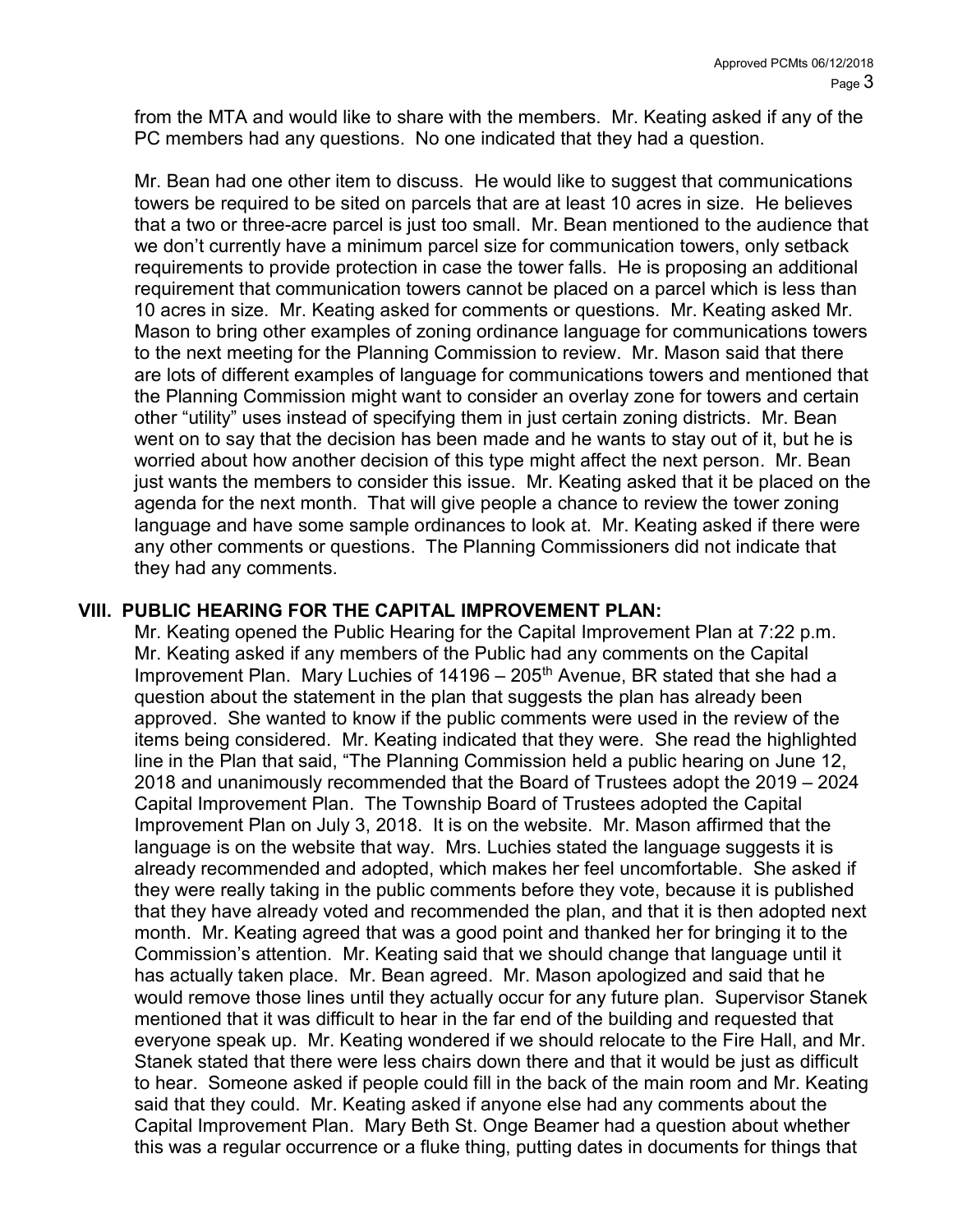haven't happened. Mr. Mason advised that this particular document was done this way only as a prompt to make sure to edit them later, and that he got ahead of himself. He stated that he will remove that language completely. Mr. Keating asked if there are any other comments. No one indicated that they had more to say on the Capital Improvement Plan, so he closed the Public Hearing at 7:30p.m.

#### VIII. PUBLIC HEARING FOR THE ZONING ORDINANCE AMENDMENT, ZOA 18-001:

Mr. Keating opened the Public Hearing for ZOA 18-001, an application from Rick A. Lyons of 4843 Pierce Street, Suite A, Allendale, MI, to rezone property owned by Gordon C. Gilbert and Pamela Gilbert of 13601 Seneca Drive, BR. The request pertains to property ID# 54 05 022 013 300 and 54 05 022 015 200 to rezone from A-Residential to Commercial for the purpose of building and operating multifamily dwellings. Mr. Lyons indicates that he does have a purchase agreement for the property. Mr. Keating asked if there needed to be any more identification of the property in question, and Mr. Mason responded no. Mr. Keating gave a summary of the request to rezone a piece of property from A-Residential to Commercial. Mr. Keating acknowledged that there were a lot of people here for this hearing and he requested that everyone speak up so that they could all be heard. He ran down an outline of how the meeting would go. First, all written correspondence or pertinent data will be read into the record. Next will be any reports from governmental entities or organizations. Verbal comments will be made starting with the applicant, then any others in favor of the request, followed by any people opposed to the request. Because there are several people that want to talk, Mr. Keating asked that everyone keep their comments brief, about three minutes in length. He asked that everyone identify themselves and give their address. He also requested that if their comment is the same as one that has been made, that they simply identify themselves and state that they are in agreement with the comment of "John Doe," so that we don't take up a lot of time with repetitious comments. Once everyone has had an opportunity to be heard, the public hearing will be closed and the Planning Commission members will deliberate and review the request, hopefully culminating with a decision to make a recommendation to the Board of Trustees.

Mr. Keating invited Mr. Lyons to begin with his presentation. Mr. Lyons deferred his statement to his attorney, Mr. Kevin Huss of 380 West Western Avenue, Muskegon, MI. Mr. Huss began with the 2015 Master Plan as it relates to this request. The vision for 2035 includes a suburban character in the area between US 131 and the city, with a variety of medium and high-density housing types to serve the needs of the residents, who will include an increasing number of people commuting to employment in the Grand Rapids metropolitan area. Through this increased interest in condominium type housing, the growth in student apartment living that has been supported through effective planning and zoning. Prudent land use has been instrumental in maintaining open space within the township, with the land west of US131, many areas east of the Muskegon River, and areas to the south and northeast directed at residential and agricultural uses. It is important to notice that within that Master Plan there is a strong focus on the growing need for student housing and that is the plan that has been submitted here tonight. The request is to change the zoning of this property with the pretext of a conceptual housing plan that you can see here before you tonight, of multifamily housing for potential students or others in the community that desire to live in that type of facility. It is important to note that Mr. Lyons is in fact purchasing this property. He has a purchase agreement that has not been closed yet, but he has significant experience in managing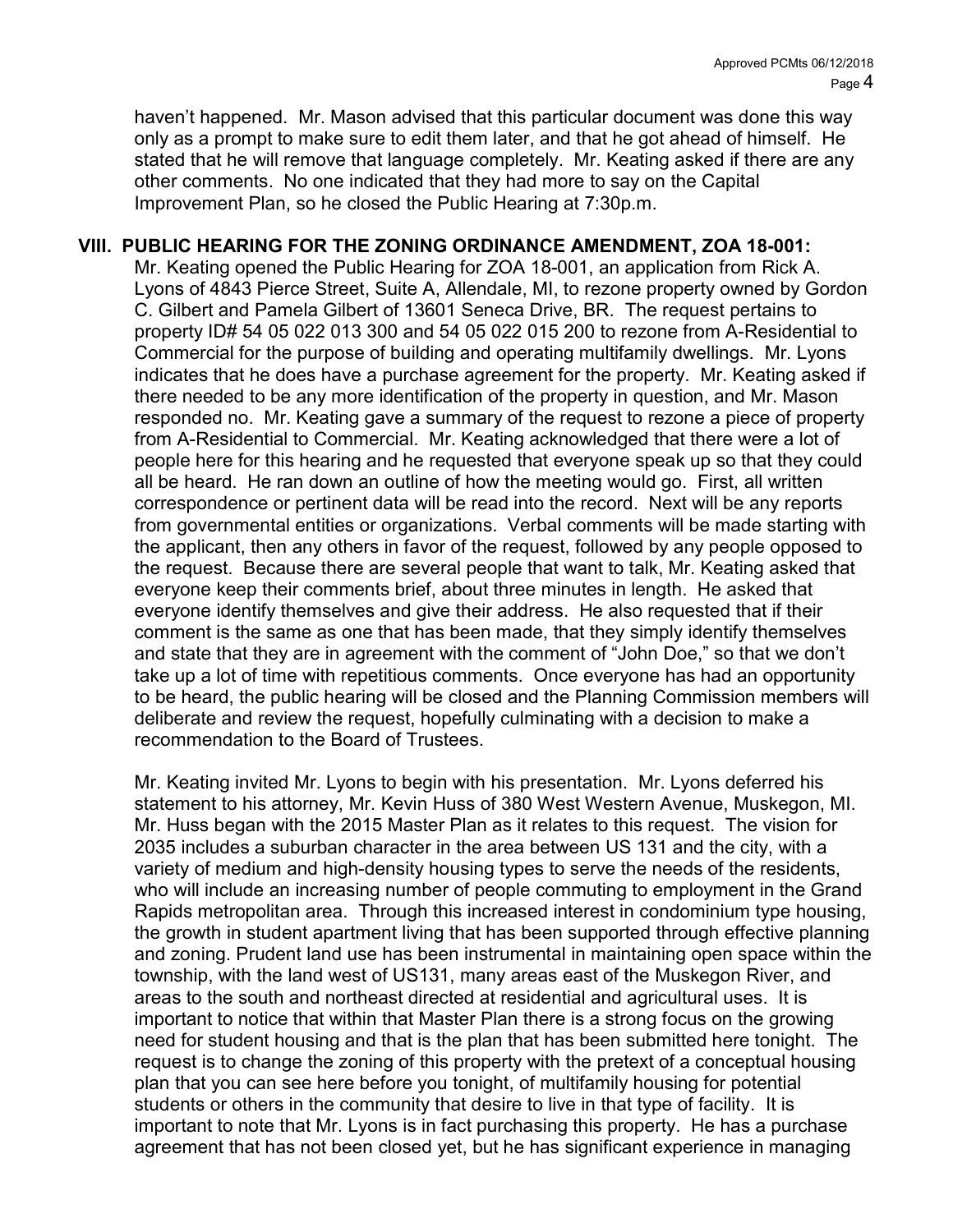these types of properties in the past. He has managed several properties in the Big Rapids area in the past and currently works in the Allendale area and has a successful track record of maintaining and managing excellent facilities of the highest quality. This proposal consists of possibly 197 units of mixed types. One point I think is extremely important is that the entrance to this project is not from the north, but through the existing student housing project to the east, by way of Gilbert Drive. There will not be any access from the north or the west. The property is more than 29 acres in size, and the western edge of the property, as you can see on the conceptual site plan, will maintain many of the natural features that are already there, providing a buffer between this proposal and the existing properties to the west. This proposal would take a parcel of land that is currently zoned as residential and change the zoning to commercial. As I mentioned, this is in line with the Township's master plan, but it is important to note that this would also have a significant impact on the tax base for the township. It would change from homesteaded residential to a commercial basis. This development is different than the vast majority of other student housing or multifamily housing that is available in the area. Mr. Lyons believes in using an onsite security company to maintain security and keep the noise and activity that are associated with student housing in check. This type of development, if approved, is attractive to students who desire a quite, clean, new place to live. The question will come up about whether there is a market to support this, and quite frankly, we are going through the process to evaluate that, but we believe that, at this point, a market does exist for this project. We do not believe that this would oversaturate the market, although we don't have data to support that yet. We believe that the buffer area that is proposed is sufficient to maintain the character of the properties to the west. The proposed development would impact pasture areas of the current property while the impact to wildlife, trees and the like would be minimal. There is a drain that runs through the property that will obviously have to be maintained. We believe that this project conforms really well with the Township's Master Plan vision of what the Township will look like in 2035. We believe that the request is reasonable and that the impact of this request on the tax base is a big win for the township, and we ask that you strongly consider approving this request. Mr. Hull offered to answer questions later so as to not take up too much time during the public hearing.

Mr. Keating asked if there was anyone present that would like to speak in favor of rezoning the property from A-Residential to commercial. Mr. Keating requested that he would like to hear their comments at this time. No one else indicated that they wanted to speak in favor of the project. Mr. Keating said that he would now hear from those opposed to the rezoning request.

 Van Fox, representing Campus Creek Apartments, here along with his business partner Al Johns, mentioned that he has a bias as he is the adjoining property owner. Mr. Fox does not share the same view of the proposed site plan as Mr. Lyons. They have invested millions of dollars in their aesthetically pleasing property and developed the property in accordance with the existing Master Plan and Zoning. His concern is that the proposal is not in adherence with the master plan in that it is requesting a change to the zoning of the property that adjoins his property, that they planned specifically to adjoin when they developed their parcel. He is concerned that the proposed project might change the character of the area and not take into account the existing character of his investment. He doesn't feel that the proposal meets the same criteria that Campus Creek developed. He continued saying that he just doesn't feel this property should be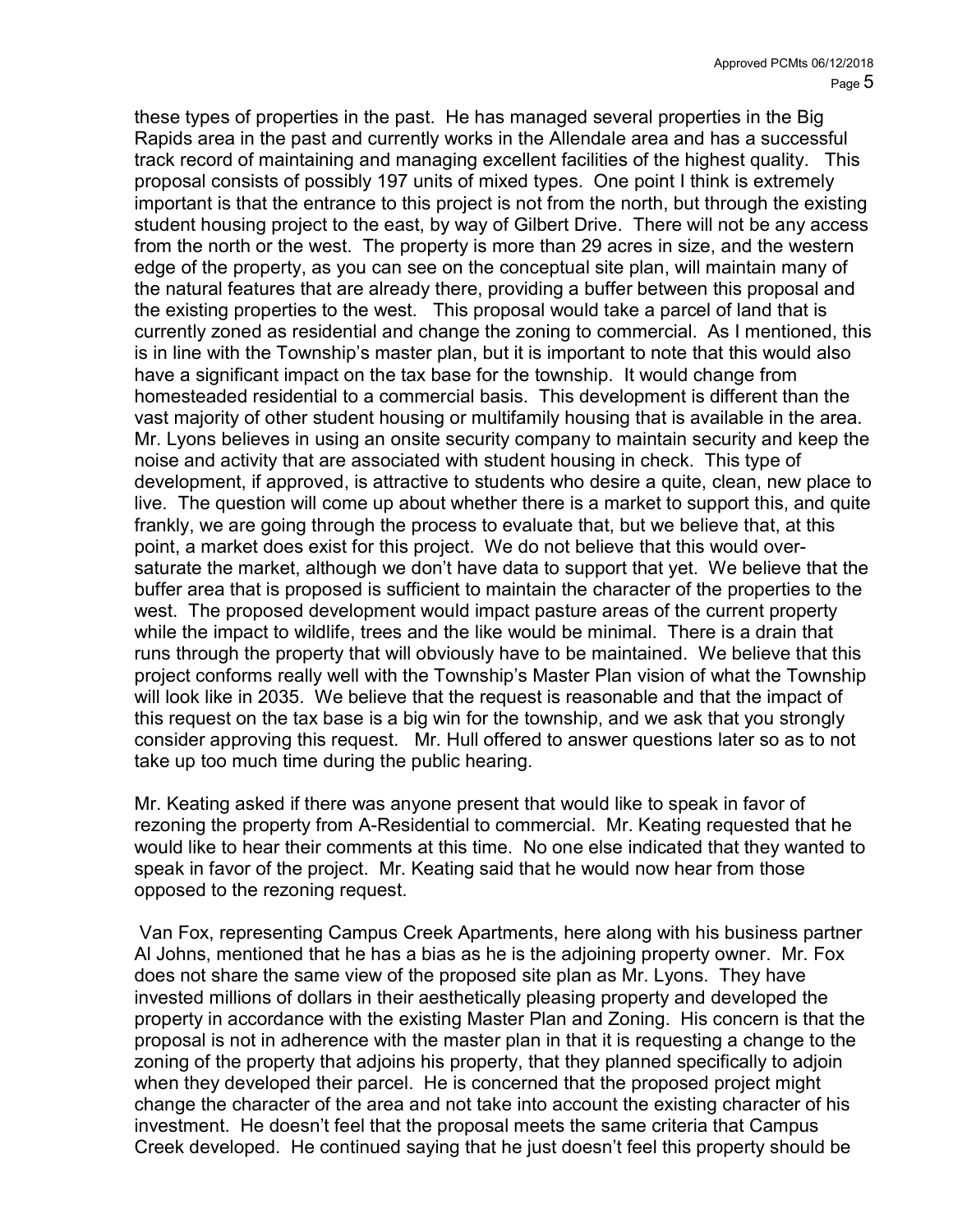changed from single family to commercial when they developed their project with the understanding that this property was A-Residential, and that this type of a project does not fit there.

Dr. Margret S. Gingrich, 20480 Arthur Road, BR. Started by saying that she did not receive any notification that this was going on. She read it on the internet, and that was a concern for her. This is a quiet neighborhood and she is already concerned about the traffic in the area. It takes her 15 minutes to get from her home to her office near Subway in Big Rapids. She has heard that this project will have access to  $205<sup>th</sup>$  Avenue. With the additional traffic, are there plans to widen the roads? She stated that she has seen plain stupidity with the students driving. She is very concerned about the traffic congestion that already exists before this project even is taken into account. She thanked the Commission for listening.

Mitchell & Kristi Barron, 20460 Mulberry Lane, BR. Moved to the area because they wanted a quiet neighborhood. 205<sup>th</sup> Avenue is busy as it is because it provides a cutoff to get to Ferris and the Perry Avenue shopping area. He feels that many people are concerned about traffic and the condition of 205<sup>th</sup> Avenue and 15 Mile Road by the High School. Then he mentioned the Master Plan. He wanted to know when the plan was last dated. Mr. Keating said that it was last written in 2015. Mr. Barron asked how it was decided to pursue more student housing, and Mr. Keating replied that the applicant requested the rezoning. Mr. Barron asked why the Master Plan suggested the change in student housing, and Mr. Bean replied that the Master Plan review was based on a vision for several decades into the future. Mr. Barron replied that his questions were answered.

Mary Luchies, 14196 - 205<sup>th</sup> Avenue, BR stated that she has met with several concerned citizens from the neighborhood near the proposed rezoning, and many people have requested that she speak for them. She brought a few visual aids because she thinks that they may help everyone stay focused on what they are talking about. We are here to talk about rezoning 2 parcels from A-Residential to Commercial. We are not here to pick a fight. We are not anti-student or anti-development. We are just Big Rapids township residents that want to talk about where we are. She mentioned that Big Rapids Township has a Planning Commission, which is meeting tonight, and a Board of Trustees which the residents elect to run the township. The Board appoints the Planning Commission members to make certain decisions for the township. The Planning Commission is tasked with making a recommendation to approve or deny the proposed zoning request to the Board of Trustees, who make the decision to rezone or not. The board may follow the recommendation or not. Before the recommendation is made, you take in all kinds of information including the concerns, interests and conversations from the public present at the Public Hearing. She mentioned the rural character, and that is a key element that the residents are concerned about. She and her husband moved from the City of Big Rapids in 1996 because they like the rural atmosphere. People are still buying in the area because they like the setting. The rural character is still bringing in people. We are not opposed to short term people moving into the area, but we are interested in the need for changing the zoning of this particular parcel to commercial. We want to have a better understanding of "why there?" in what appears to be kind of a land locked area with one access. Do we need another development?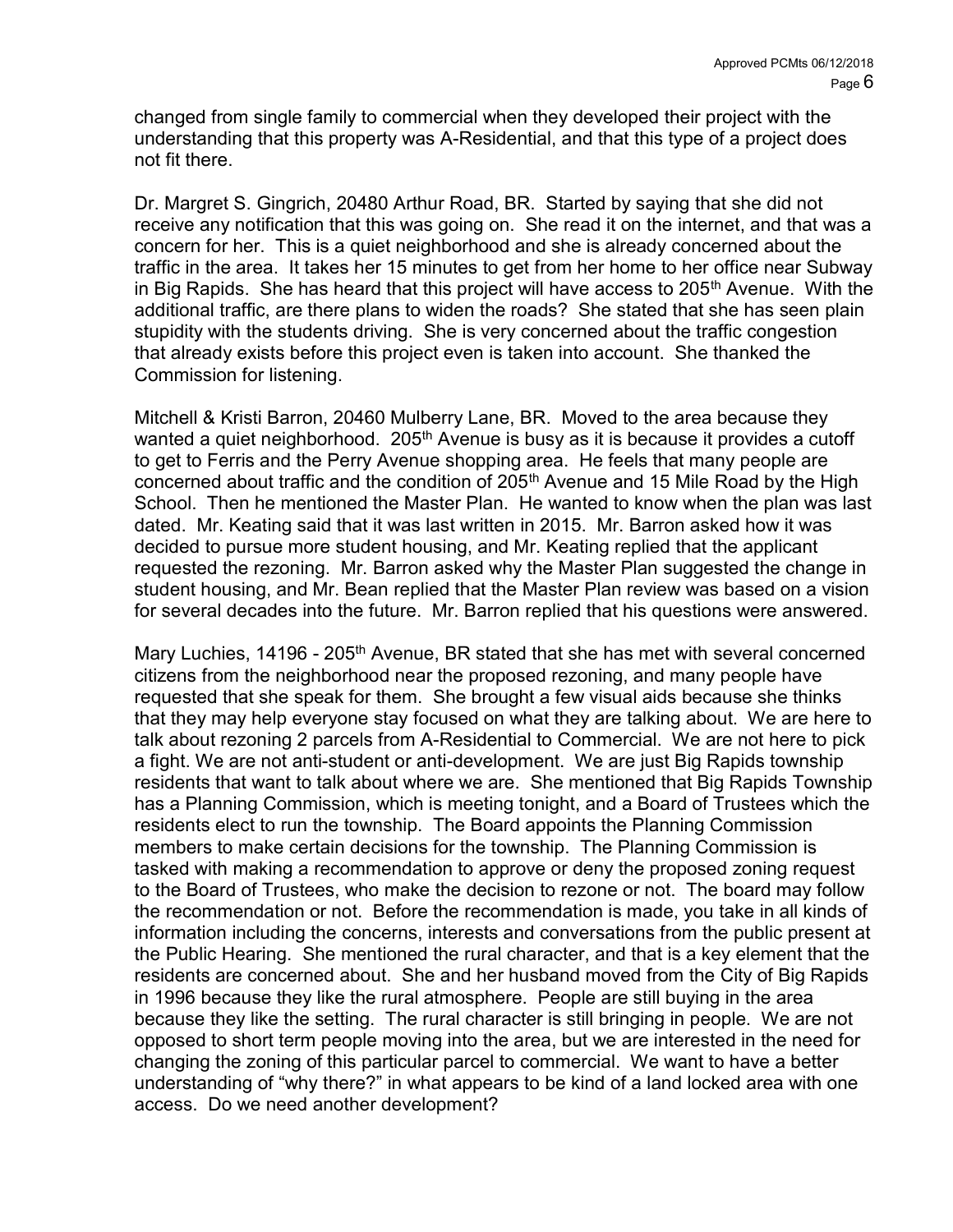Ryan Werner of 20222 Glenwood Drive, BR took the floor to share some data. He feels that he may be the most affected by decreased property value if this proposal were to be developed. He got information from the Ferris fact book that shows the total enrollment for Ferris has gone done 1,500 students over the past three years. The proposed enrollment for 2018 is 13,229 students. In 2015 it was 14,715. He said the percentage of on-campus students hovers right around 70% and the rest is dual enrollment, online, Kendall and other off-site campuses. The on-campus numbers have been pretty consistent. The proposed number of commuters for 2018 is 6,204, with approximately 3,200 needing housing. Currently there are 3,100 beds available in the existing apartment complexes, not including single rooms for rent or individually owned apartments and students who choose to cohabitate (share a bed). He mentioned that some of the existing apartment complexes have site plans that allow for expansion but they are not expanding because there is no need for additional beds. He said that there are some apartment complexes at 52% occupancy. There seems to be enough apartments in the area for the number of students that need rooms.

Mary Luchies spoke on behalf of Geri Hannah, 14150 - 205<sup>th</sup> Avenue. An important consideration is that we maintain our community, and whether the developer has our best interest at heart. Dick & Geri got a letter the same day they got the notice for this meeting. The Letter is from the Woodward Land Company in Bloomfield Twp., MI offering to purchase their 4.58-acre parcel for a cash offer of \$4,503. Currently there are approximately 800 beds that use Gilbert drive as their access point. The proposed project would bring that number up to 1,600. This parcel could provide access to 205<sup>th</sup> Avenue from the properties for rezoning consideration. It may just be a coincidence but it is an interesting one. Dick & Geri Hannah have lived on their property for over 50 years. Dick wasn't able to attend the meeting tonight because of his declining health. They are enjoying their rural property in their retirement years. Are there unintended consequences if we go forward with this request? No one knows for sure. She is also concerned that the property may have wetlands and wondered if the DEQ has reviewed the plan.

Jim Williams, 14695 Campus View Court. He opposes this zoning change. He asked if there has been a traffic impact survey done for the project, either on Northland Drive or on 205<sup>th</sup> if that were ever to happen. He mentioned that the condition of 205<sup>th</sup> Avenue would be a concern if more traffic uses that road. What impact will there be regarding traffic enforcement. What about wetlands, the drain basin, air quality, impact on wildlife, birds, mammals and their habitat. The habitat is a major concern. He wondered if the Mecosta County Drain Commission has been notified of this proposal, as all of the neighbors were just notified of a project with the Tonkin Drain. He is concerned about the storm water plan for this project, and where that water is going to go. He mentioned wetlands and the possible need for mitigated space somewhere else if required by the DEQ.

Mary Luchies returned to the Master Plan and the future land use goals as stated in the 2015 Master Plan. Preserve the Muskegon River and other Township lakes, rivers and streams as a resource for recreation and enjoyment. This is not really applicable here. Land Use and Township Character. That is important. Maintain the rural pace and comfort of a rural lifestyle for township residents. Residential Growth and Development.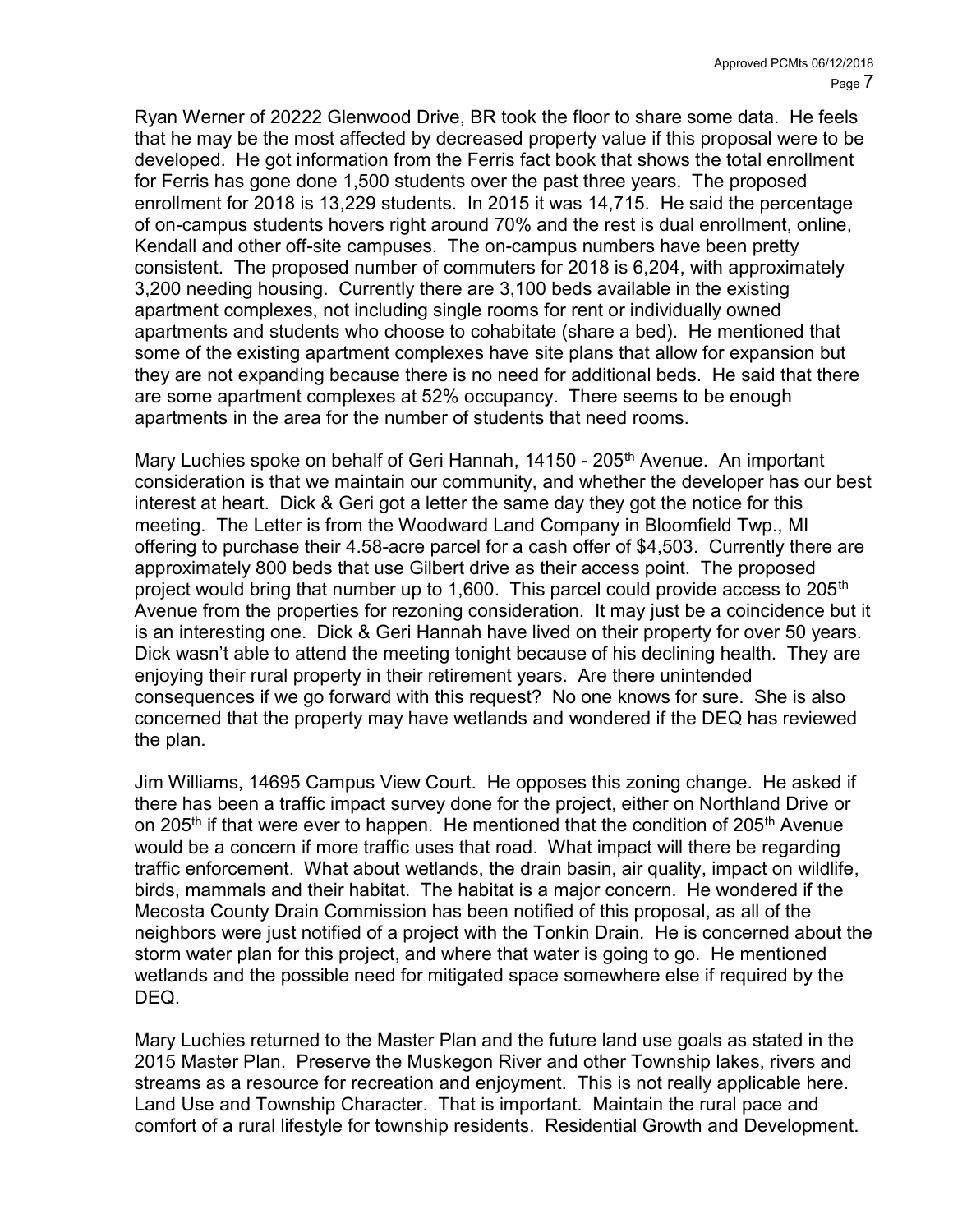Provide for orderly residential growth within the township that provides value and variety in housing while maintaining environmental quality. She thinks that is kind of where we are asking questions. Commercial and Industrial Growth and Development: Promote the area's primary commercial and industrial centers, while avoiding unnecessary sprawl into rural township locations. We love our commercial areas and I think there is an appropriate place for that growth. Public Services and Infrastructure: We have some concerns related to this. Do we have public services available for a possible 1,600 bed, one access, facility? We don't know. The Public service infrastructure under our Master plan says that we will provide appropriate services and infrastructure to existing and planned development without unnecessary and costly extensions. There is a lot to consider there. Quality of Life: Promote a high quality of life in Big Rapids Township through planning and zoning with healthy, balanced and appropriate land uses. We are not opposed to development. If the Gilberts wanted to sell this property to a developer that wanted to bring in a little subdivision, we would be supportive and loving neighbors. We are not saying we oppose development. What we are saying is we oppose the rezoning of this particular area from its current zoning, and it doesn't fit with the Master Plan and the Future Land Use/Land Cover Map. She was asked to give the names of all the neighbors she was representing, and it was agreed that the names would be written down and attached to the minutes. She had just one last question. After this, the Planning Commission makes a recommendation, and the request goes to the Board of Trustees for a vote. We don't get notified of that, do we? We were notified of the Public Hearing if we lived near enough. Mr. Mason advised the distance is 300 feet. After the decision is made, does it go on the public website? How do we find out? Mr. Mason said that would be in the minutes of the Board of Trustees meeting. Mrs. Luchies acknowledged that information. Mr. Keating advised that the Board of Trustees meeting is open to the public. Mrs. Luchies stated that she was aware of that. She asked if the board decides at that meeting that they are going to approve that zoning change, the citizens have seven days to file a written letter saying that they intend to petition that decision. After that they have 30 days to gather signatures from 20% of the township voters who voted in the last election for governor. She is not clear on the next step. If they collect that number of signatures, it either gets put on the ballot for a vote at the next general election or the Board of Trustees has to have a 4/5<sup>th</sup>'s majority vote. She is not sure which way it goes and will need to contact the Board of Trustees to get clarification on that issue. She said different townships have different requirements for that situation. Mr. Bean asked if she had a statute number so the board could look it up. Mrs. Luchies said she would email that information. She thanked the Commission members for listening to her concerns and her voice that spoke for many.

Mitchell Barron of 20460 Mulberry Lane said they recently built their house and mentioned how they had to make changes in their site to accommodate the high water table. The Health Department said that the site was very difficult to build on. They had to bring in a lot of sand to raise the site so they could build. He is concerned how the roads would handle the construction traffic because of the wet soil. Kristi Barron requested to add a comment about having a dream of moving their kids into a neighborhood closer to town but with a rural feel. As she sees the neighborhood, there are either families with younger children or older folks who have lived here for a long time. Neither group wants to live right next to college housing with the noise and other associated problems. Ferris enrollment is down and we don't need more housing for students. They are not filling the dorms or the current apartments so it just isn't necessary. She has heard that the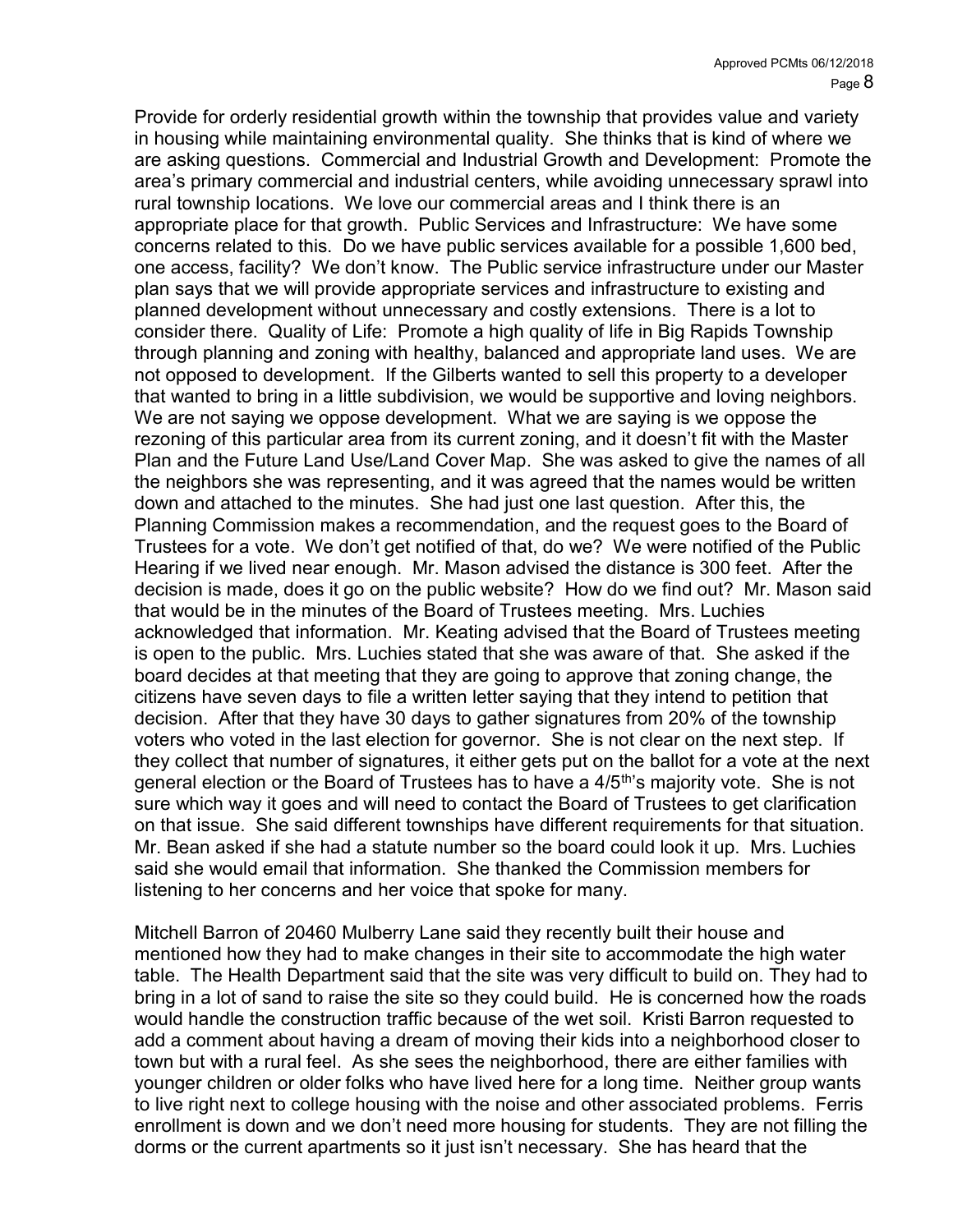property just north of her home is owned by Ferris but that they can't build on it because it is protected wetlands, and that is only a short distance from this proposed property. She just doesn't think it is necessary.

Brian Balch, 20650 Edgewood Drive, BR. He mentioned that there is a lot of pedestrian (walking and running) traffic and also a lot of wildlife (deer and turkeys). He is concerned about he loss of habitat for the wildlife and the encroachment of the animals into the urban setting is very under-researched. He has heard from Ferris professors that enrollment is down. Housing doesn't bring student to a school, programs do. It doesn't make sense to build more housing when enrollment is declining.

Sandy Burns,  $14145 - 205<sup>th</sup>$  Avenue, BR. She is a Ferris Faculty member and she wants to mention that she is being told at the university level that enrollment is down, and the growth that has happened has been online and in Grand Rapids and with commuters. Therefore, she doesn't think we need more student housing. She is concerned about traffic increasing on 205<sup>th</sup> Avenue. There have been traffic deaths on that road because of drag racing. We don't need that extra traffic. She hopes everyone thinks of that as their residential area.

Lenny Vaughn,  $14720 - 205<sup>th</sup>$  Avenue, BR. He has lived there for 19 years and has a 4 and an 8-year-old. The Zoning changes have already affected the traffic on 205<sup>th</sup>. It used to be a rural road and has been repaved twice since he lived there. The road isn't capable of supporting anymore traffic. There is a 45 MPH speed zone in place. This development will only increase traffic because people use 205<sup>th</sup> as a bypass for the city since it is so congested.

Ron Cobb, 20570 Edgewood, BR. He built his house 16 years ago in the rural community. He loves that rural community and is completely against this project.

MaryBeth St. Onge Beamer, 20421 Mulberry Lane, BR. This isn't supposed to be emotional. No one in the community wants college kids living next to them. But that is not the reason she is opposed. She would be supportive if she thought it would be good for the area. She doesn't think it is needed and this is not a good area for this type of development because of the roads and traffic. It just isn't compatible with the area. The numbers are down. She thinks it is not good for the community. She thinks that the needs of the present citizens who support this community should be considered.

Mr. Keating stated that he wants everybody who wants to speak to have a chance, but the Commission has heard about roads, traffic, rural community, environmental considerations and buffer. He asked if there was anyone who had something new to bring to the Commission members.

Iggy Konrad, 20670 Edgewood Drive, BR. Two weeks ago the Drain Commissioner had a meeting about the Tonkin Drain having to be redone because it can't handle the run-off. With this much additional hard-scape in that area, what is the run-off going to be and are we going to be looking at another five to seven years down the road, having the county come back and hit everyone again with a fee because the Tonkin Drain cannot handle that much run-off. Many people downstream get flooded often, and he is concerned that the cost for any other improvements will continue to go up.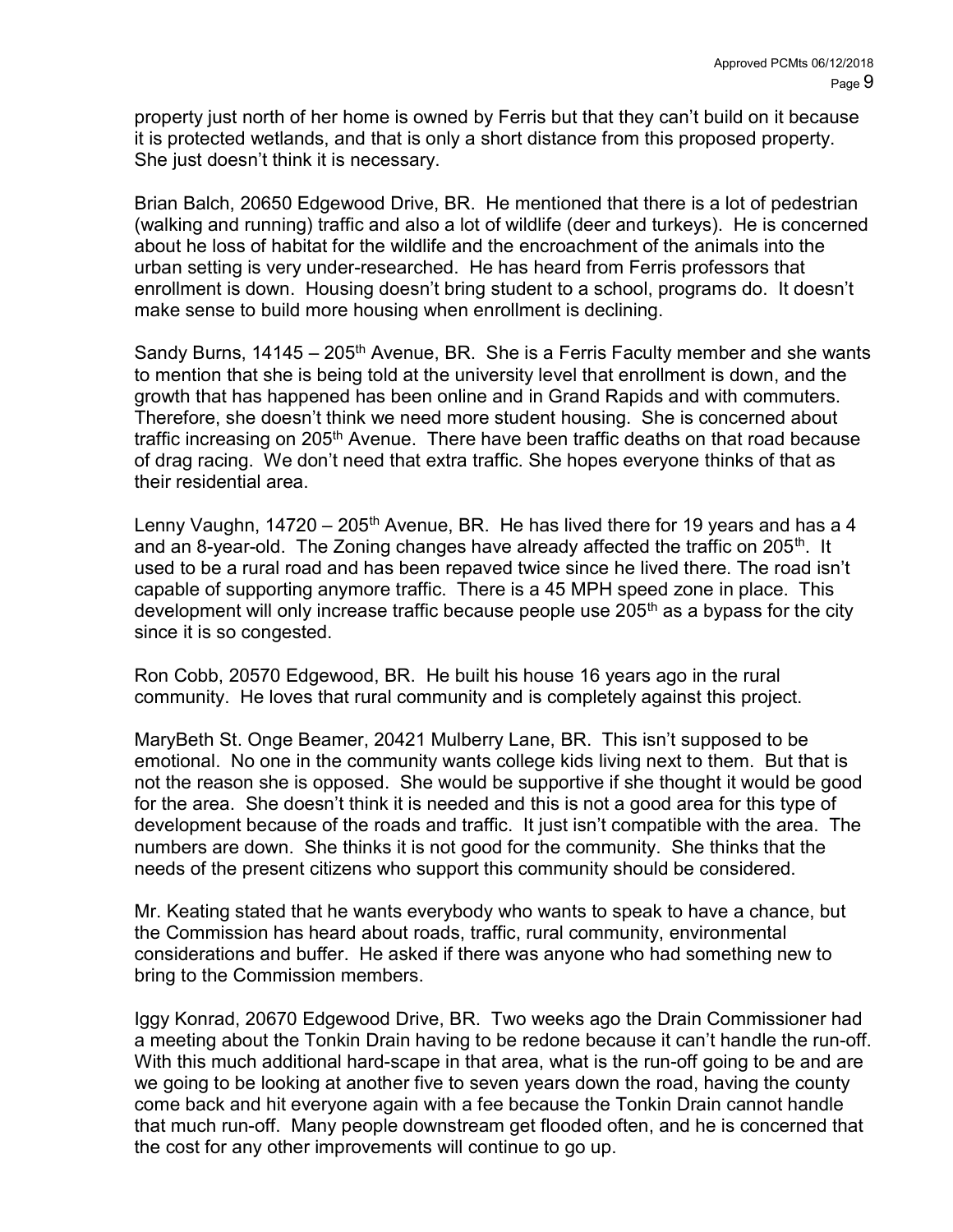Riley Johnson, Oakwood Apartments, 19700 – 14 Mile Road, BR. She came from a large city, and what brought her to the south end of town was the community. She has run into a lot of the residents who have homes out here. It is very nice to come to a small community and feels that more apartments would only destroy the community feel of the area. She said that currently there are many options for college students to live in, such as dorms, rental homes and multiple different apartments in the area. She wondered where they got the information that an apartment complex was needed. She feels like there is a large number of college students that don't want to irritate the residents in the area. She stays all summer and she doesn't want to see hard feelings between the fulltime residents and students. She also cares about the environment.

Dick Burns,  $14145 - 205$ <sup>th</sup> Avenue, BR. Wants clarification about the 2015 Master Plan being a carry over of the 2010 Master Plan regarding the area in question between 205<sup>th</sup> and Northland Drive south of town. Someone mentioned that the area had not been changed. He said not to worry because the only access would be east bound on Gilbert. There will be no north bound or south bound access but nothing was said about west bound. The Hannah property purchase offer is concerning. He asked if any traffic or environmental survey have been done. He mentioned due diligence and unintended consequences. His question to the Commission is are they ready to pull the trigger on this project. As to unintended consequences, if there is 1,600 people going out Gilbert an average of 3 time a day, which he thinks is typical, and they return, you're talking about 10,000 events a day, the majority of them turning left onto Northland Drive going northbound with a speed limit of 55 MPH. What happens if somebody gets killed out there. Can there be a traffic light? Will there be a road to the west put in by eminent domain? Mr. Keating interjected that this is speculation, and Mr. Burns agreed. But no one can guarantee that it couldn't happen. If we create a problem by approving this today, do we have unintended consequences that have to be remedied with another problem like 205<sup>th</sup> Avenue.

Kevin Tucci, owns 20420 Thornapple Drive, BR. Also runs Peak Properties. His concern is not about growth. He feels if someone wants to invest in our town or community, that is their privilege to do so. He wonders if there is another location that is already zoned correctly for this project. We have to ask ourselves why we are changing something that may already exist someplace else. To him, that is the only thing that needs to be looked at, because if a place for this project already exists, they can be where it is already zoned correctly. As a property manager, if they want to come in here and they want to compete with the existing businesses, that is their right, but they need to use property that is already zoned for the use.

Margaret S. Gingrich for her mother, Margaret A. Gingrich, 14757 – 205<sup>th</sup> Avenue, BR. She has been there 38 years. Back in the early 2000s she and her father were looking at this very property as a place to build a dental office and asked the Supervisor, Maxine McClelland, about rezoning that property to commercial. They were told to not even try because it was zoned residential. Now there is a proposal to rezone the property. She also mentioned about the fatal accident on 205<sup>th</sup> and that her parents were concerned about her safety while she was growing up some 30 years ago.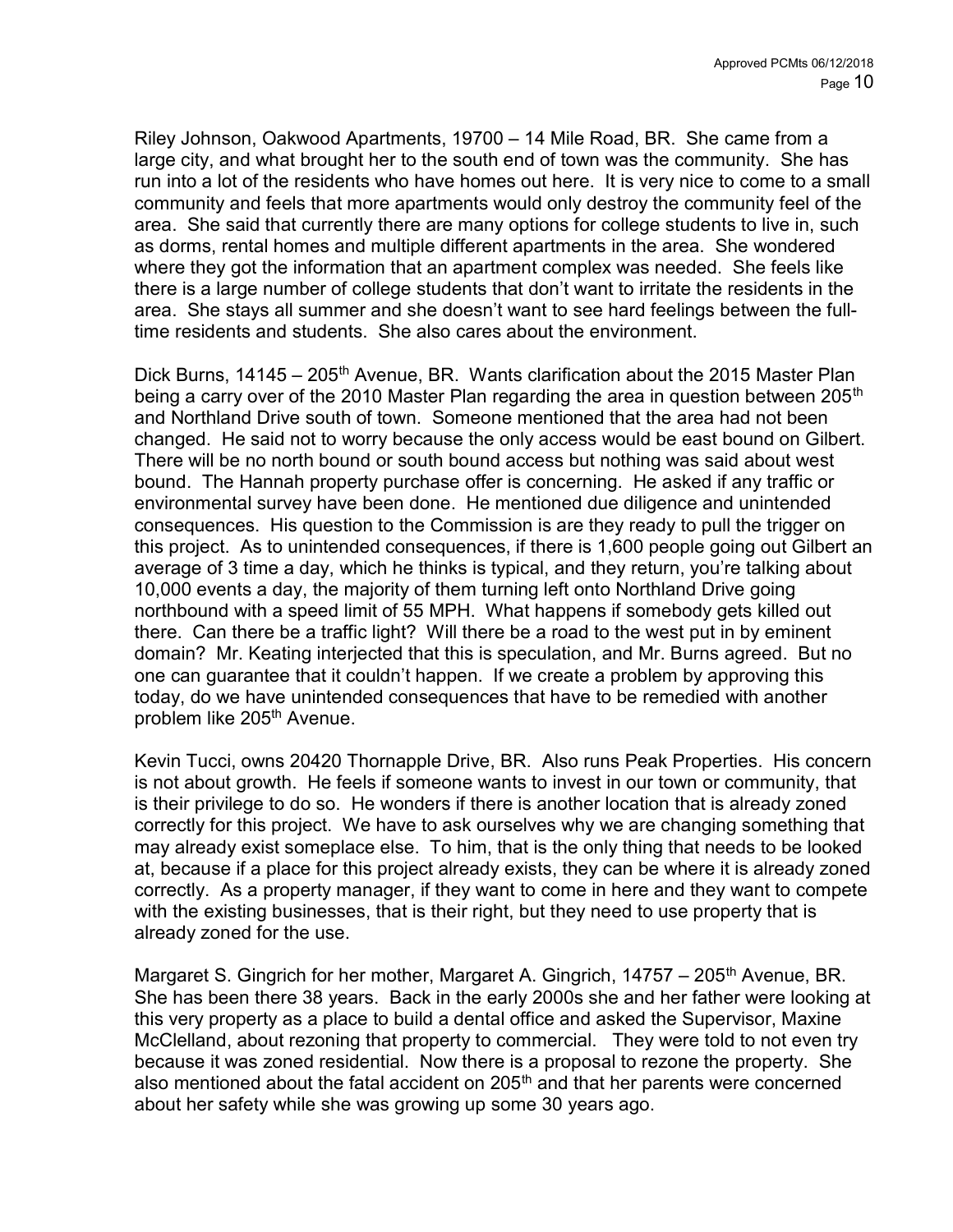Alan Johns, Owner of Campus Creek Apartments. He brought up the issue that if the property is rezoned, any approved commercial district use could potentially go in there. Retail, restaurant, grocery store, big box store, gas station, adult use, massage parlor, you name it, it could go in there. That might happen when they start doing there due diligence and look at demand and start looking at that site. We ran into problems at our site with a lot of wetland issues to overcome, and we had to revamp our whole site plan to work around the wetlands. The other concern is the provision of utilities and that the DEQ will require that the water system be looped back to another main somewhere. He doesn't know where that could happen because there is no water on 205<sup>th</sup> avenue, and they would have to loop it up through his property. He won't give them an easement. We got site plan approval for our 132 apartments, which are four-bedroom units. That is a lot of bedrooms. Our first phase was 66 units, and they were finished last year. We filled those up, and we waited until December to start the next 26 apartment units. The market changed, and now there is some push back on occupancy of the units. Vacancy rates are starting to rise a little bit in the township and in the city. Campus Creek is full and is going to be full so we are not too worried, but I am worried for everybody else. We have already heard that enrollment levels are going down on campus, so we are keeping that in mind too. We could build more units, but we most likely are not going to at this time because we want to try and be a good neighbor too. We don't want to empty out everybody else in the area. He is sure there are people that have invested their life savings into rental housing, and he doesn't want to hurt them just so he can make a buck. That is not what we are here for. We want to be a good neighbor and we are cognizant of the fact that vacancy levels are starting to creep up, so we believe that we are going to start slowing down on our development. He doesn't see any more building for them right now, even though he has the land and the money to do it, but he doesn't know if it is the wise thing to do. He is concerned that once they start doing their due diligence, if this property is rezoned, and they don't build a multifamily development, what might go in there then. He said there could be a strip mall, a home depot project come in there. If you think multifamily is bad, let's get a gas station or something like that in there, too. Not that it will, but it could because it is allowed by right in the commercial zone. He thanked the Commission for listening.

Kristi Barron asked what this might do to property values. What does the rental property do to the neighboring property values? If a gas station comes in, that could cause the value to fall even more. She wasn't sure how this would be beneficial to the township, but another person mentioned that the township would stand to gain a lot of revenue because the taxes on this large of a project would be a huge amount to the county, the school and the township. The population would likely go up, but the actual number in the area would likely stay flat, they would just relocate.

Sonny Metoki, for his family at 20425 Thornapple Drive, BR. He currently serves as housing academic staff at another institution, so he does have some experience with this type of information. Enrollment is down. Ferris has a very low retention rate of about 20% or more leaving Ferris after the first year, which cuts into the big population. Ferris is currently expanding their housing department in an effort to keep students on campus and to keep revenue in the university. So creating a student housing project in an area that is not affiliated with Ferris is taking money away from Ferris and the students, and that can potentially hurt the students and the university, as well as the community. No one wants this type of project near their home, because it can cause disturbances for the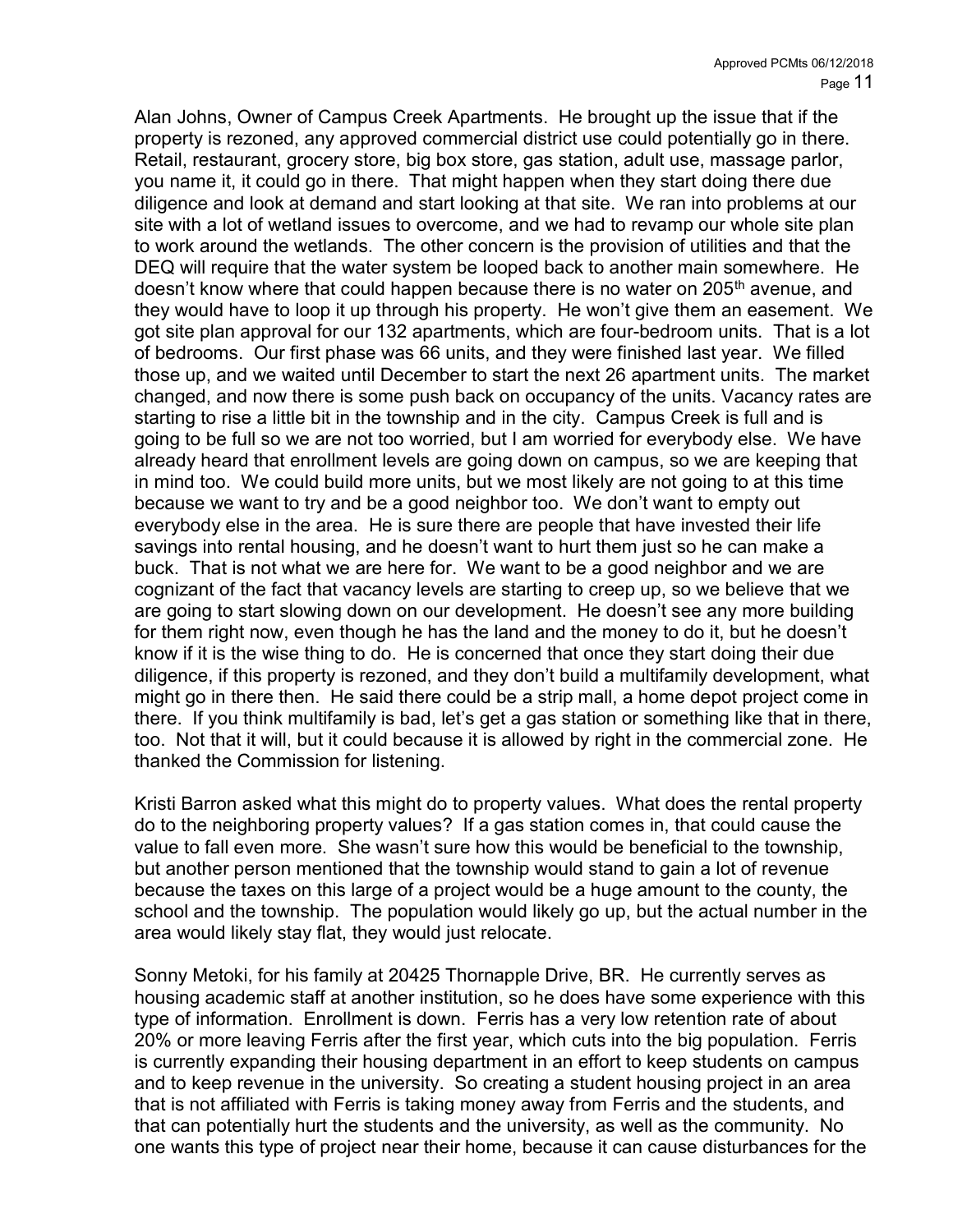people that live here, especially the families and the older residents. We are also not sure about the viability of this project because they don't have any market research, which is a little bit troubling. Why would they want to invest that much only to have it half occupied? How viable will this be for the community. He also serves as an on call responder for the institution he works for, and while having an onsite security presence is good for responding to issues, it by no means prevents them, so there will still be the same nuisance activities such as drugs, alcohol, theft, parties and noise that they are claiming to control. In my personal opinion, this is not particularly productive for our community.

Mr. Keating asked if there were any other comments that they haven't heard. Mr. Hull asked to make a comment. He advised that the letter referencing access to  $205<sup>th</sup>$ Avenue is in no way related to his client, Mr. Lyons.

Mr. Keating started to close the public comment period. Mr. Mason advised that he would like to mention the letters that he received on the issue.

Sharon Walt of 20476 Glenwood Drive wrote a letter dated June 6, 2018 that references mostly the same information. She states that there is no proven need for further student housing in the Big Rapids area. She has a quote from FSU President Eisler stating that enrollment is decreasing. The current student population will almost always move to the newest developments, leaving multiple vacancies in the older housing facilities. She has enjoyed living in Big Rapids Township with its close proximity to town and its quiet location. High density student housing would adversely affect our peaceful neighborhood. She is concerned about buffering to protect the families and residents of the neighborhood that she lives in. She included an attachment that the members of the Planning Commission have received.

Another letter dated June 11, that Mr. Mason received today, so the PC members have only gotten it tonight.

Mr. Mason and the Big Rapids Township Planning Commission, I am submitting this letter to oppose ZOA18-001, the request to change two contiguous parcels from Aresidential to Commercial for the construction of multiple family student housing. My parents, Jim and Emma Wink, built their first house on Edgewood in 1967. They selected the lot because, having lived in town and both growing up in metropolitan Detroit, they wanted their family to experience life in the country, continuing with the amenities there. My parents loved Edgewood so much that after their kids had gone off to college, they built a smaller home two lots north of their first home. My mother is 95 and still living in the home that they built in 1976. She expresses her gratitude daily for the natural beauty and the wildlife she is surrounded by. She feels extremely fortunate. If you interviewed other neighbors in the vicinity they would no doubt tell you the same thing. She goes on to make a list of concerns: unnecessary destruction of the extensive, irreplaceable natural habitat, noise, nuisance and traffic, lack of buffer between new commercial properties and established residential homes, diminishment of property values and not enough demand or student enrollment to sustain such a massive development. I implore the Planning Commission to oppose this request to stop unnecessary commercial encroachment from Northland across 205<sup>th</sup> Avenue. Signed, Susan Wink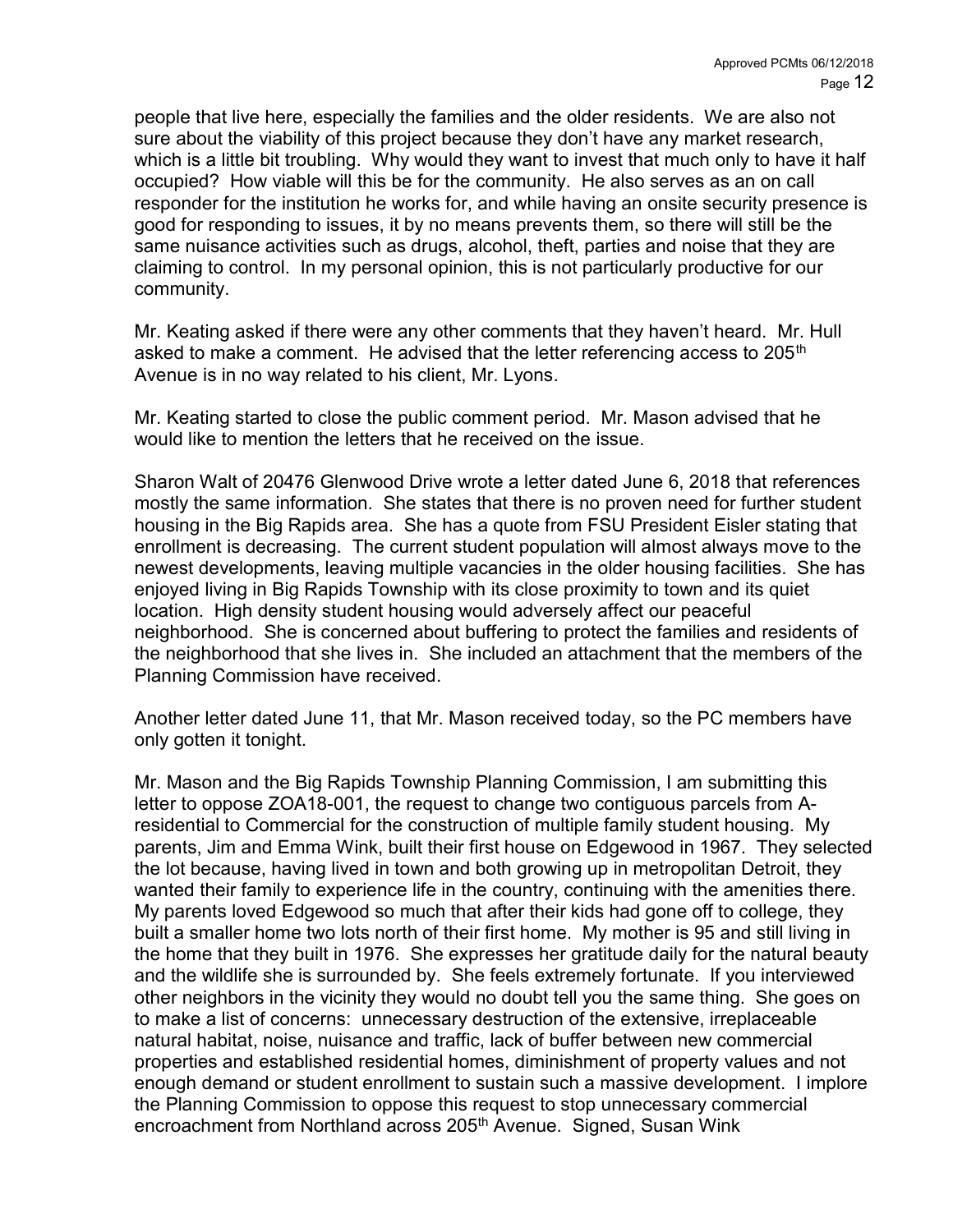Mr. Stanek received an email from Julie Tetsworth, and she makes a couple of points. Ferris enrollment has declined, and it will probably continue to do so as more classes will be offered online nationwide and worldwide. Ferris has recently completed brand new housing facilities for students. We believe there is more than adequate student housing now. Growing populations of seniors are looking for maintenance free townhouses or condos. The older population is rapidly growing in our area. We do not have enough housing of this type to keep up with the demand. Many of us are sadly being forced out of the area we love, and are having to move to another city simply because we don't have that availability. Please consider this growing need rather than approving unneeded excess student housing.

Jamie Smith, 20476 Glenwood Drive, BR. She thinks Sharon made a very good point. It sounds like we are relocating students, and that is a very good point. The students seem to fit in our community very well where they are at, and to bring them out from where they fit, isn't that going to create a bunch of empty houses and apartments in town and elsewhere in the area. If you look at cities with huge empty apartment complexes, I can't imagine that is going to do our area any good.

Riley Johnson mentioned that when she moved to her apartment, it was the place to go, and it is starting to die down now. She has nothing against Campus Creek, but she is just stating that there are places for students to go. She loves her apartment, and if they could push the community aspect, then the existing apartments should be able to handle the need without building in areas that could be developed for single family homes.

Hearing no further public comment, Mr. Keating closed the public hearing at 8:55 p.m. He thanked those in attendance for their input, opinions and concerns. The Planning Commission will now take this information and consider whether they will recommend to the Township Board of Trustees to approve or deny the request that there be a change in the zoning. He told the audience that if they wish to stay, they are welcome to, but this will be the Planning Commission's part of the meeting, so there will not be any more public comment. The PC took a brief recess at 8:57p.m

Mr. Keating called the Planning commission back to order at 9:01 p.m. The Planning Commission will undertake the consideration of whether the Gilbert Parcels should be rezoned from A-Residential (single family residential) to Commercial. He requested comments or questions from the members.

 Mr. Bean began by referencing the current zoning map and the future land use map. The future use map does not provide for this to be considered as commercial parcel. It is currently A-residential and there are no plans in the future use maps for any changes to this parcel. There were some very good points made. Mr. Bean believes that the Master Plan guides the decision making process. He believes we have a duty to maintain the rural pace and the comfort of a rural lifestyle for the township residents. He thinks this proposal, in no way, shape or form, does that. He thinks it does not provide for orderly residential growth. He thinks it does not promote commercial land and industrial centers and growth while avoiding unnecessary sprawl into rural township locations. He is a little concerned about the infrastructure that would be required, and he also believes that it doesn't promote a high quality of life consistent with our Master Plan and our zoning. There are 41 uses listed for commercial zoned property. That does not include those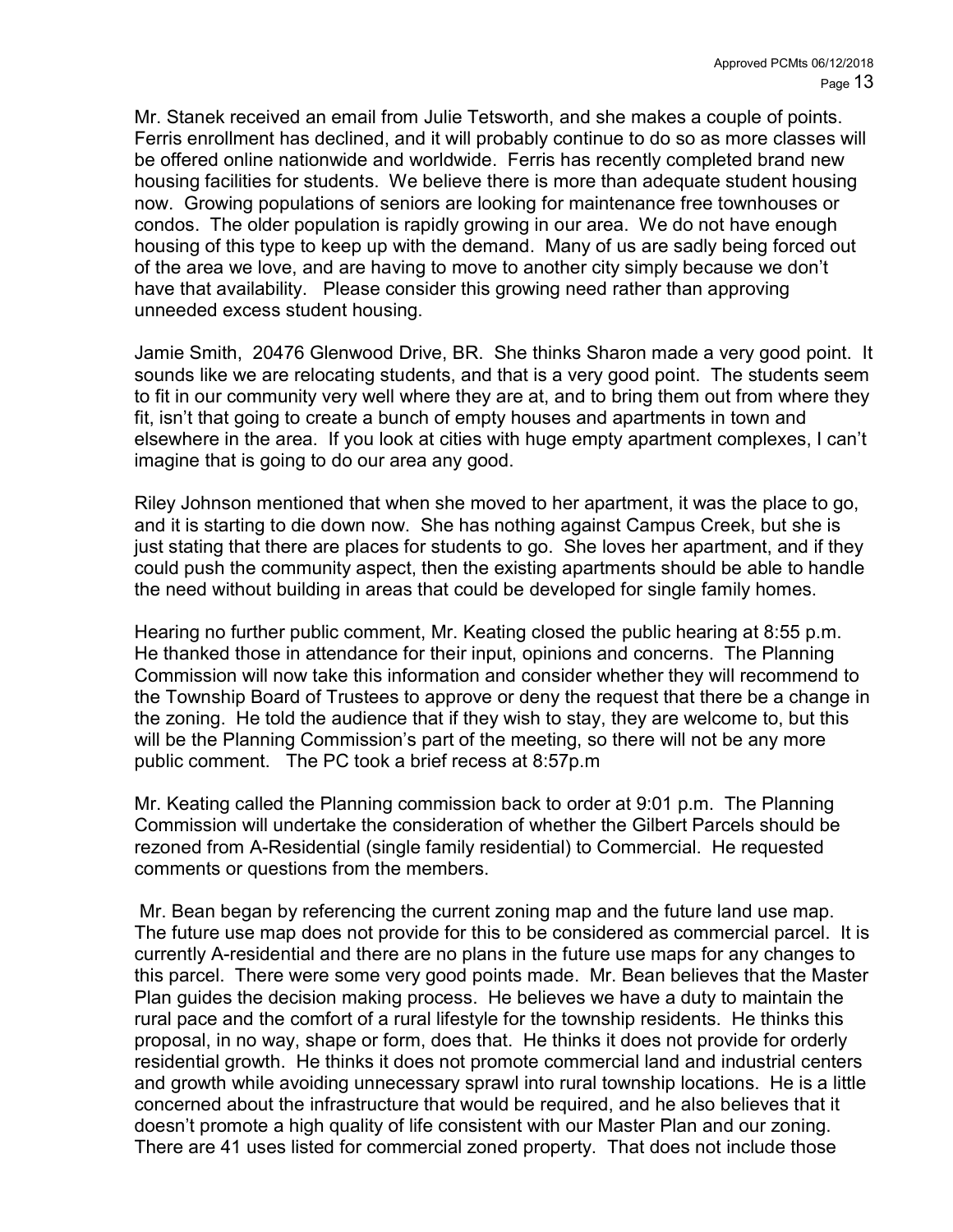items which are allowed by special use permit. I think that is lot of liability on our part and that may put the citizens and the taxpayers in that area in a manner of living that they find unacceptable. Quite frankly, I do too.

Mrs. Davis asked Mr. Huss if the sale of this property is contingent on the rezoning. Mr. Huss answered that it is. Mrs. Davis wondered if they were going to consider putting something else there if the rezoning didn't take place, and Mr. Huss reiterated that the sale is contingent on the rezoning. Mrs. Davis mentioned that she agreed with Mr. Bean, that it is not consistent with our Master Plan. She mentioned that the setback on the north property line of 20 feet to an adjoining residential property. She doesn't know anybody that would want that in the rural setting.

Mrs. Wethington thought that Gilbert Drive was a huge concern. She mentioned that at our January meeting, Mr. Bean had expressed concern about getting a traffic light there. She can only imagine another 10,000 cars attempting to go north every day. She stated that she lives on 14 Mile Road, and to get out onto Northland Drive in the morning with all the students going to school is crazy enough, and it would be even crazier to try and avoid everyone trying to come out from Gilbert Drive in the morning on the way to school. We would have to have a light there.

Mr. Bean advised that would be up to MDOT, not us. They would have to do their study. He finds it to be disruptive to the entire area.

Mrs. Davis said she lives south of town on 12 Mile Road and coming into town on Northland Drive she is always very careful going by Gilbert, only because a lot of those students are inexperienced drivers pulling into the center turn lane waiting for an opening to pull into northbound traffic. It is crazy. She never goes the speed limit past that road already.

Mr. Bean mentioned that he doesn't want any of the residents to get upset with him, but he turns on to Arthur and goes up 205<sup>th</sup>. Mrs. Davis acknowledged that she does the same thing.

Mr. Sweppenheiser contacted Mr. Mason today because our zoning ordinance doesn't seem to have any regulations or requirements for rezoning. The whole zoning ordinance is silent on the issue of rezoning. Mr. Mason looked up a list of considerations from a Township Planning and Zoning Decision Making Handbook items A through F. A is consistency with the goals, policies and future land use map of the Master Plan. If conditions have changed since the Master Plan was adopted, the consistency with the recent development pattern in the area should be evaluated. He doesn't believe it meets criteria A, or C, the compatibility of all the potential uses allowed in the proposed zoning district with the surrounding uses in terms of suitability, land, impacts on the environment, density, nature of the use, traffic impacts, aesthetics and structure, and potential influence on neighboring property values. It says when making a recommendation on any petition for an amendment to the official zoning map, the Planning Commission must, and the Township Board may, consider these following criteria, which is A through F. Mr. Sweppenheiser does not believe they meet A or C, and he could argue B and D also.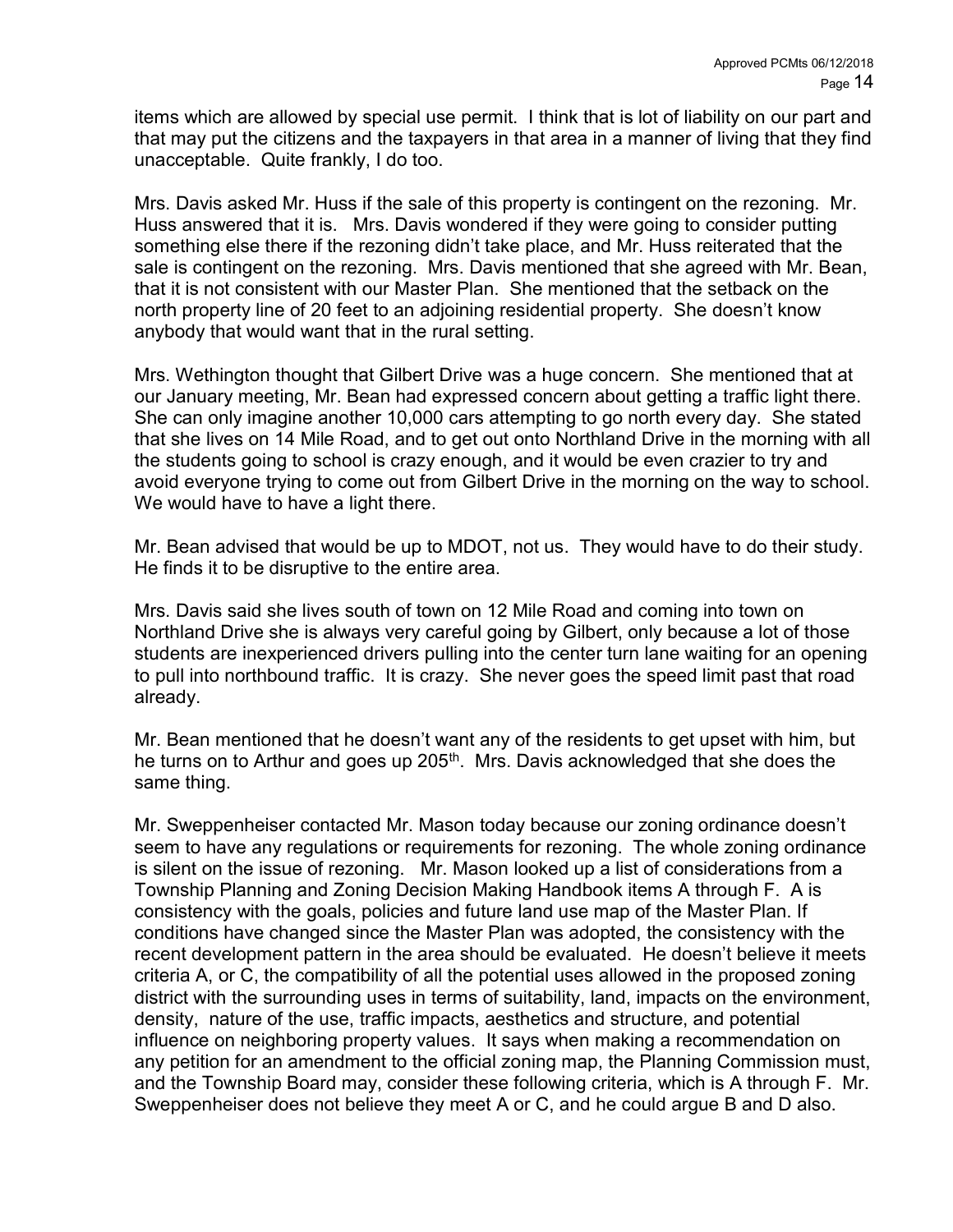Mr. Keating asked if there were any other comments. Hearing none, he asked if anyone would make a motion.

Mr. Sweppenheiser moved to recommend denial of the rezoning request ZOA18-001. Mr. Bean supported the motion. Mr. Keating asked if there were any questions. Hearing none, Mr. Keating asked for a roll call vote.

The motion passes with 6 ayes and 1 abstention.

Mr. Sweppenheiser asked on behalf of the audience, when the decision will go before the Board of Trustees. Mr. Mason replied that the decision will take place at the next regular meeting of the board on July 3, 2018 at 7:00 p.m. A member of the audience asked if there would be more public hearing at that time. Mr. Mason replied that they have the option of holding another public hearing if they choose to, but there is no requirement for them to have another public hearing. Mr. Stanek spoke up and said that there will not be a public hearing at the Board meeting. The Planning Commission members thanked the audience member for their participation. The vast majority of the audience left the room.

#### IX. SITE PLAN REVIEW FOR DESHANO DEVELOPMENT – BIG RAPIDS ASSISTED LIVING

Mr. Keating began the discussion of the site plan review for the Big Rapids Assisted Living project on 16 Mile Road by asking if the Developer had received the engineering review from Progressive AE. Mr. Mason stated that a copy of the report had been forwarded to them. Mr. Keating asked if they had made any response to the review. Mr. Mason replied that he was not aware of any. Mr. Bean requested clarification on whether the plan has been reviewed by our engineer, and Mr. Mason advised that Mr. Oezer has reviewed the site plan. Mr. Keating stated that he did not see any reason to not follow Progressive AE's recommendations. Mr. Keating continued by saying that our approval of the site plan would be based on the developer following the recommendations made by Progressive AE. Mrs. Wethington requested to see the parcel in question so she can get an idea where it is located. Mr. Mason brought the GIS aerial view up on the screen. He identified Ryan's Creek Apartments Phase I and Phase II and the area were the proposed Assisted/Nursing/Independent living center would be located. Mrs. Wethington asked for clarification about exactly what level of care they would be providing, and Mr. Mason replied that he wasn't sure, but thought it could be similar to The Brook or Evergreen Terrace, with independent and assisted living areas, and possibly nursing home level care as well. The project will start out with the first phase of 20 beds, and possibly expand to 3 phases, for a total of approximately 60 beds. Mr. Bean said there definitely is a need for it, his mom was on a waiting list for a facility. The Property is zoned commercial.